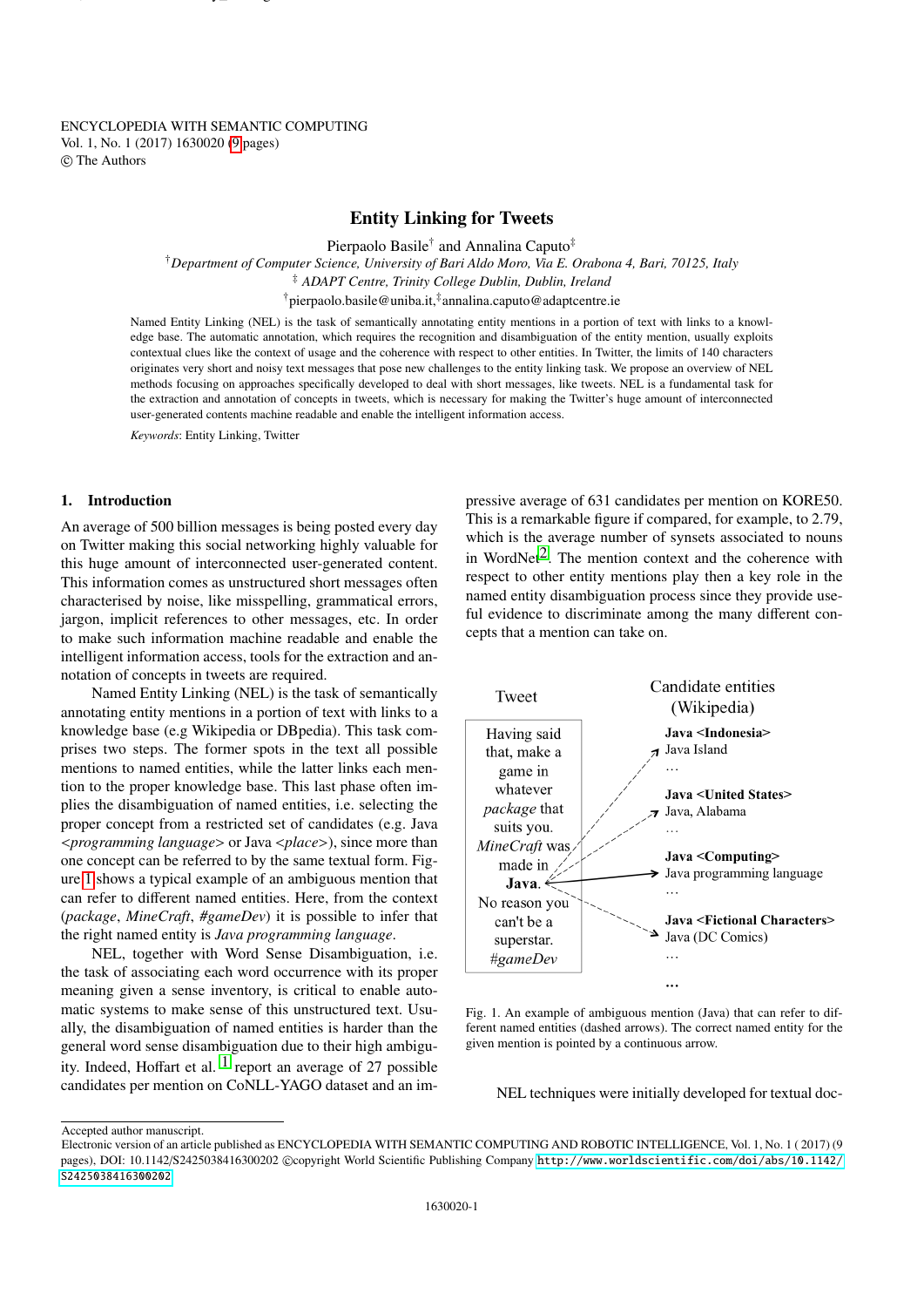$\mathcal{I}$  and 28, 2018 12:25 entity linking 28, 2018 12:25 entity linking 28, 2018 12:25 entity linking 2018 12:25 entity linking 2018 12:25 entity linking 2018 12:25 entity linking 2018 12:25 entity linking 2018 12:25 ent

uments, such as news articles  $1: 3$  $1: 3$ , where the usually lengthy and well-curated text provides enough context, in terms of surrounding words and co-occurring entities, in order to successfully disambiguate an ambiguous entity. The noise, shortness and poor language that characterise messages on microblogs like Twitter, however, severely hinder the perfor-mances of NEL techniques <sup>[4](#page-6-4)</sup>; <sup>5</sup>.

The lack of context is one of the main factors that hampers Twitter-based NEL algorithms. Since the length of a Twitter message cannot exceed the 140 characters, these messages are often hard to disambiguate even for a human reader who does not know the context (background information on the user, tweet history, similar tweets with same mentions/hashtags, etc.) in which the tweet has been posted.

For example, in the following tweet, the lack of knowledge about the author or previously posted tweets makes impossible to assign the mention *Demi* with one of its possible six named entities listed in Wikipedia (Demi <*author*>, Demi <*singer*>, Demi Lovato, Demi Moore, Demi Orimoloye):

*[Demi]'s been through enough and the fact that you would wish someone else's struggles on someone is sick.*

However, by expanding the analysis of just a few tweets, other mentions appear, like *@ddlovato*, *@nickjonas*, *Selena Gomez*, that can help disambiguating *Demi* as *Demi Lovato*.

Our contribution aims to provide an overview of the NEL task in Twitter and it is organized as follows: Section [2](#page-1-0) describes the historical background, while Section [3](#page-3-0) reports more details about the methodologies and techniques adopted to solve the problem of entity linking in tweets, with an emphasis on the techniques and methods adopted to overcome the noisy and short nature of this kind of messages. Section [4](#page-5-0) describes the evaluation methodologies adopted for entity linking (dataset, protocols, and main outcomes) in the specific context of Twitter. Finally, Section [5](#page-5-1) provides some scenarios of key applications and future directions.

## <span id="page-1-0"></span>2. Historical Background

Historically, the NEL task has been performed on regular documents, such as news, and has its roots in the Information Extraction (IE) research area. IE aims to automatically extract structured information from unstructured documents. Generally, IE involves the processing of texts by means of Natural Language Processing (NLP) techniques. One of the most relevant IE task related to NEL is the Named Entity Recognition (NER)  $6$ ; [7](#page-6-7); [8.](#page-6-8) NER concerns the identification of names of entities, such as *organizations*, *locations*, *peoples*. Generally, it consists of two steps: 1) the recognition of entity span in the text and 2) the identification of the type of entity. NEL task can include NER, with the addition of the linking phase. For ex[a](#page-1-1)mple<sup>a</sup>, in the following text three are the text spans that should be annotated as named entities:

# *[U.N.]ORG o*ffi*cial [Ekeus]PER heads for [Baghdad]LOC*

More recently, many research efforts have focused on IE for microblogs  $9:7:8:10$  $9:7:8:10$  $9:7:8:10$  $9:7:8:10$  $9:7:8:10$  $9:7:8:10$  $9:7:8:10$  showing how extremely challenging for state-of-the-art methods is to achieve good performance in this context. Ritter et al.  $^8$  $^8$  and Liu et al.  $^{10}$  $^{10}$  $^{10}$  report that the NER accuracy on Twitter is about 30-50%, while NER methods achieve about 85-90% on regular text; these figures point out the extent of such a challenge on IE tasks applied at Twitter. The reasons behind such a low performance are to ascribe to the shortness of text, with its implication in terms of lack of context, in addition to phenomena like the use of slang, unusual spelling, irregular capitalization, emoticons and idiosyncratic abbreviation as reported in<sup>5</sup>. Notwithstanding the difficulties, the upsurge of interest in this domain has its roots in the vast amount of user generated content that is published on these kinds of platforms, such as Twitter, and which allows the access to the learning and investigation of user and social behaviour studies  $^{11}$ .

Before delving deeply into discussing NEL methods for tweets in Section [3,](#page-3-0) we provide here background details about the NEL task. The NEL task is composed of four main stages:

- (1) Named Entity Identification. During this step, sequences of words that could refer to a named entity are identified in the text. The beginning and the end offset of each named entity are automatically extracted from the text. The portion of text identified as entity is usually referred to as entity mention, spot or surface form. This step is very close to NER, in fact, NER systems could be exploited during this stage.
- (2) Candidate Entity Generation. For each entity mention, a list of candidate entities in the knowledge base is retrieved. In this step, it is possible to filter some nonrelevant entities or expand entities using dictionaries, surface form expansion from the document or other methods based on external search engines.
- (3) Candidate Entity Ranking. The list of candidate entities for each mention usually contains more than one element. This means that the entity mention is ambiguous and a method to rank candidate entities in order to find the most likely link is needed. This step is similar to what happens in Word Sense Disambiguation when a meaning is assigned to each word occurrence by selecting it from a predefined set of meanings coming from a sense inventory.
- (4) Unlinkable Mention Prediction. In some cases, it is not possible to link the mention or there is not enough evidence for choosing the correct link. In this case, a NIL value is assigned to the entity mention.

A key component in NEL is the knowledge base (KB) where entity mentions are linked. During the past years, sev-

<span id="page-1-1"></span><sup>a</sup>http://www.cnts.ua.ac.be/conll2003/ner/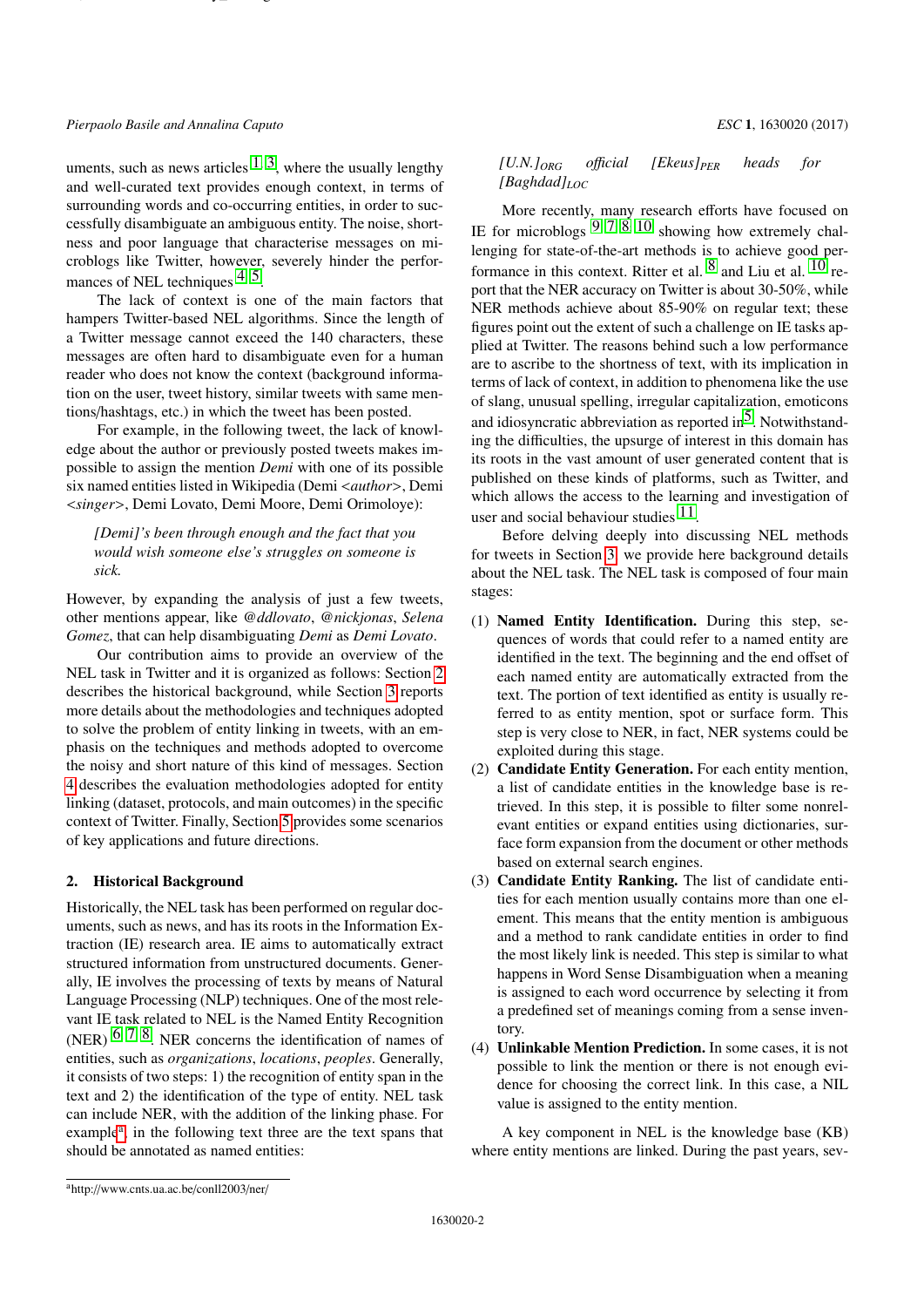$\mathcal{I}$  and 28, 2018 12:25 entity linking 28, 2018 12:25 entity linking 28, 2018 12:25 entity linking 2018 12:25 entity linking 2018 12:25 entity linking 2018 12:25 entity linking 2018 12:25 entity linking 2018 12:25 ent

eral KBs have been built and many of them are related to Wikipedia. The most popular KB is certainly Wikipedia<sup>[b](#page-2-0)</sup>, which is a free multilingual encyclopedia available on-line and developed by volunteers in a collaborative way. Each article in Wikipedia describes an entity and it is referenced by a unique identifier. Moreover, Wikipedia provides additional information such as categories, redirect pages, disambiguation pages and hyperlinks between Wikipedia articles. YAGO <sup>[12](#page-6-12)</sup> is an open-domain KB built by combining Wikipedia and WordNet <sup>13</sup>. YAGO combines the large number of entities in Wikipedia with the clean and clear taxonomy of concepts proposed by WordNet. Similar to YAGO, BabelNet <sup>14</sup>, is a multilingual encyclopedic dictionary, with lexicographic and encyclopedic coverage of terms obtained by combining Word-Net with several other resources such as Wikipedia, Open Multilingual WordNet, Wikidata, Wiktionary. Moreover, BabelNet is also a semantic network where concepts and named entities are connected in a very large network of semantic relations. Recently, one of the most used KB is DB pedia  $^{15}$ , i.e. the structured version of Wikipedia. DBpedia is a multilingual KB that contains millions of RDF statements obtained by extracting structured information form Wikipedia info boxes, templates, categories and hyperlinks. Freebase  $16$  is a structured KB collaboratively built by its own community. It provides an interface in which the structured data represented in the KB can be either edited by non expert users or harvested from several other sources. Freebase, which was acquired by Google in 2010, is part of the Google's Knowledge Graph. Nowadays, Freebase is no publicly available and its content has been moved to Wikidata<sup>[c](#page-2-1)</sup>.

For each step involved in NEL, we now provide a brief overview, while a wider analysis can be found in  $17$ .

The named entity identification can be performed by using several NER tools such as Stanfor[d](#page-2-2) NER<sup>d</sup>, Op[e](#page-2-3)nNLP<sup>e</sup>, LingPipe<sup>[f](#page-2-4)</sup> and GATE<sup>[g](#page-2-5)</sup>. Generally, when NER tools perform poorly (e.g. in tweets) the recognition step is jointly performed with the linking. We explain better this kind of approaches in Section [3.](#page-3-0)

The candidate entity generation is mainly performed by exploiting a dictionary. This dictionary is built by using Wikipedia or other KBs. Each entry in the dictionary corresponds to an entity mention (name) and a list of possible entities (links) is assigned to it. For example, the mention *Paris* has two possible entities: *Paris* <*city*> or *Paris Hilton*. When the dictionary is based on Wikipedia, it is usually built by leveraging some of its features like: to treat each page in Wikipedia as an entity and consider the page title as one of the possible mentions; to exploit redirect pages as alternative mentions that refer to the same entity; to compute the

probability of an entity given a mention by using the disambiguation pages, which provide the list of entities that share the same mention; to define the list of all the possible alternative mentions for an entity by collecting the anchor text associated to the hyperlinks to a given entity page. Other techniques try to expand the surface forms in order to find new possible mentions. These approaches are based on rules or supervised methods  $18$ , while other heuristics try to expand text in parenthesis (e.g. *Hewlett-Packard (HP)*) or the other way round (e.g *UNIBA (University of Bari)*). Finally, some approaches to the candidate generation use search engines, for example by querying a Web search engine in order to retrieve alternative mentions  $19:20$  $19:20$ ; while in  $21$  the Wikipedia search engine is used to build infrequently mentions.

The key component of an entity linking system is the candidate ranking module. This module ranks the list of candidate entities for each mention and selects the most appropriate entity. We can identify two main approaches: 1) supervised methods, which require annotated examples to learn how to rank entities by using machine learning methods, such as binary classification, learning to rank, probabilistic and graph-based approaches; 2) unsupervised methods, which rely on unlabelled data and generally use approaches based on Vector Space Model or other information retrieval strategies. Moreover, it is possible to categorize the entity ranking strategies:

- (1) Independent: these approaches consider each mention independently. They do not exploit the relations between entities occurring in the same document, but they try to rank the entities by exploiting the context in which the mention occur, for example the surrounding text;
- (2) Collective: these approaches are based on the idea that a document is focused on few related topics and then each entity is related to the other entities occurring in the same text;
- (3) Collaborative: the idea behind these approaches is to exploit cross-document contextual information. For each entity mention these approaches try to find similar mentions occurring in similar contexts in other documents.

Several features can be taken into account in order to collect pieces of evidence useful for ranking candidate entities. Some of these features are context-independent, such as *name string comparison* between the mention and the entity name; *entity popularity*, which provides a prior probability of the candidate entity given the entity mention; *entity type*, which measures the consistency between the type of the entity mention and that of the candidate in the KB. The Entity popularity is one of the most used feature and can be easily

<span id="page-2-3"></span><sup>e</sup><https://opennlp.apache.org/>

<span id="page-2-4"></span><sup>f</sup><http://alias-i.com/lingpipe/>

<span id="page-2-0"></span>b<www.wikipedia.org>

<span id="page-2-1"></span><sup>c</sup><https://www.wikidata.org>

<span id="page-2-2"></span><sup>d</sup><http://nlp.stanford.edu/software/CRF-NER.shtml>

<span id="page-2-5"></span><sup>g</sup><https://gate.ac.uk/>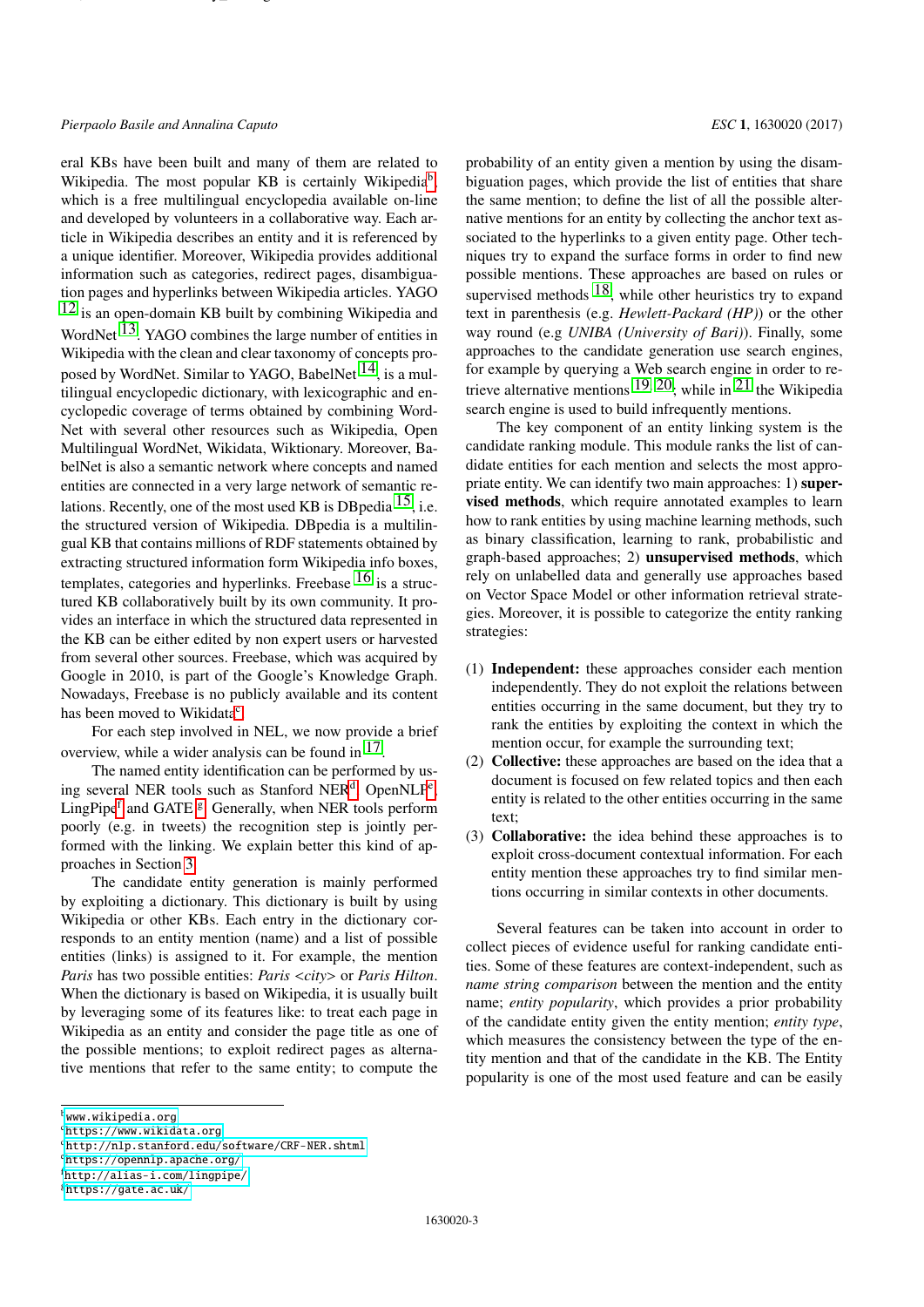$\mathcal{I}$  and 28, 2018 12:25 entity linking 28, 2018 12:25 entity linking 28, 2018 12:25 entity linking 2018 12:25 entity linking 2018 12:25 entity linking 2018 12:25 entity linking 2018 12:25 entity linking 2018 12:25 ent

computed by exploiting the anchor text of Wikipedia links. Other approaches  $22: 23$  $22: 23$  $22: 23$  exploit Wikipedia page view statistics in order to estimate the popularity of each candidate entity or ranked entities through the Wikipedia graph structure [20.](#page-6-20)

Another kind of features is called context-dependent: in this case the context is not only the text around the mention but also the other entities in the documents. Some of these features are based on the textual content and try to measure the similarity between the description of each candidate entity and the text around the mention or the whole document. Both the description and the context can be represented using a simple bag-of-word approach or other conceptual vectors containing information like key-phrases automatically extracted from the text, categories, tags, anchor texts or other Wikipedia concepts. An important, and widely exploited, ranking feature is the *coherence* between entities that occur in the same document. Many state-of-the-art NEL approaches are based on this idea. For example, Cucerzan et al. [24](#page-7-3) exploits the agreement between categories of two candidate entities, while Milne and Witten $25:26$  $25:26$  define the Wikipedia Link-based Measure (WLM), a measure based on the Google Distance  $27$  that computes the coherence between two entities according to the number of Wikipedia articles that link to both. This idea is used also by other authors to derive new coherence measures. For example, Ratinov et al.[28](#page-7-7) propose a variation of the Google Distance based on the Point-wise Mutual Information, while Guo and Barbosa[22](#page-7-1) adopt the Jaccard index. These measures work well for popular entities but they provide poor results for newly emerging entities that have few associated links. The system described in  $<sup>1</sup>$  $<sup>1</sup>$  $<sup>1</sup>$  tries to overcame this problem by exploiting a measure of</sup> semantic relatedness between entities which are represented as sets of weighted (multi-word) key-phrases, this similarity takes into consideration also partially overlapping phrases. Ceccarelli et al. [29](#page-7-8) combine 27 different measures through a learning to rank algorithm. Following this approach, the method in [30](#page-7-9) extends the set of 27 features adding further features based on word-embeddings.

The large number of different features prove the existence of several aspects that should be taken into account during the development of a NEL system. It is impossible to absolutely identify the best set of features since it depends on the applicative context and the nature of documents.

Regarding the supervised methods adopted to solve the candidate entity ranking problem, the most simple approach is based on the binary classification. Given a pair of entity mention and a candidate entity, the classifier predicts whether the entity mention refers to the candidate entity. Since the classifier can positively predict more than one entity for a single mention, a further strategy is used to select the best candidate, for example by exploiting the classifier confidence. These systems require a large pairs of annotated entities during the training phase. Other supervised approaches rely on

learning to rank techniques, which are able to directly learn the rank of a list of items. In this case, for each mention the algorithm exploit the list of items represented by candidate entities.

Coherence measures can be used also to build a graph where the edges between the entities are weighted according to the coherence. For example, in [31,](#page-7-10) a *Referent Graph* is built by exploiting both the textual context similarity and the coherence between entities. A collective inference algorithm over the graph is used to infer the mapping between entities and mentions. This approach is similar to the topic-sensitive PageRank proposed in  $32$ . In other cases, the structure of the KB can be exploited. For example, Babelfy [33](#page-7-12) proposes a graph-based method able to identify candidate meanings coupled with a sub-graph heuristic that selects semantic interpretations with high-coherence. The graph is built by exploiting semantic relations in Babelnet,

Recently, supervised methods based on deep learning have been developed  $34$ ;  $35$ ;  $36$ . Generally, these approaches do not rely on hand-crafted features but encode mention, context and entity in a continuous vector space. The method proposed in  $36$  tries to encode the KB structure by exploiting a deep learning approach. The idea is to map heterogeneous types of knowledge associated with an entity to numerical feature vectors in a latent space where the distance between semantically-related entities is minimized. In  $37$  a new measure of entities relatedness computed by a convolution network is proposed. The proposed network operates at multiple granularities to exploit different kinds of topic information.

## <span id="page-3-0"></span>3. Entity Linking in Tweets

In the previous section, we reported an overview of NEL methods, while in this section we describe how NEL approaches are modified or extended in order to deal with microblog texts, in particular tweets.

Two main challenges affect tweets: their noisy lexical nature and the lack of context. Tweets are very short (only 140 characters) and context-dependent features can reduce their effectiveness. The use of no regular language makes hard to identify mentions, for example the hashtag *#Barack-Obama* contains the valid mention *BarackObama* that should be linked to the entity *Barack Obama*. This means that a correct pre-processing of the text is needed in order to correctly identify mentions. On the other side, the social nature of Twitter can provide further sources of context, such us the user profile, tweets posted by the same authors, or other tweets in the same stream or topic that can fill the gap of the lack of context.

Some first attempts to NEL in tweets are adaptation of existing NEL tools to the context of Twitter. For example, in  $38$ , the authors describe an adaptation of the AIDA  $39$  tool by improving the named entity recognition and the entity candidate lookup. While in  $40$  an evolution of TAGME  $41$  is described. The proposed approach maintains the core algo-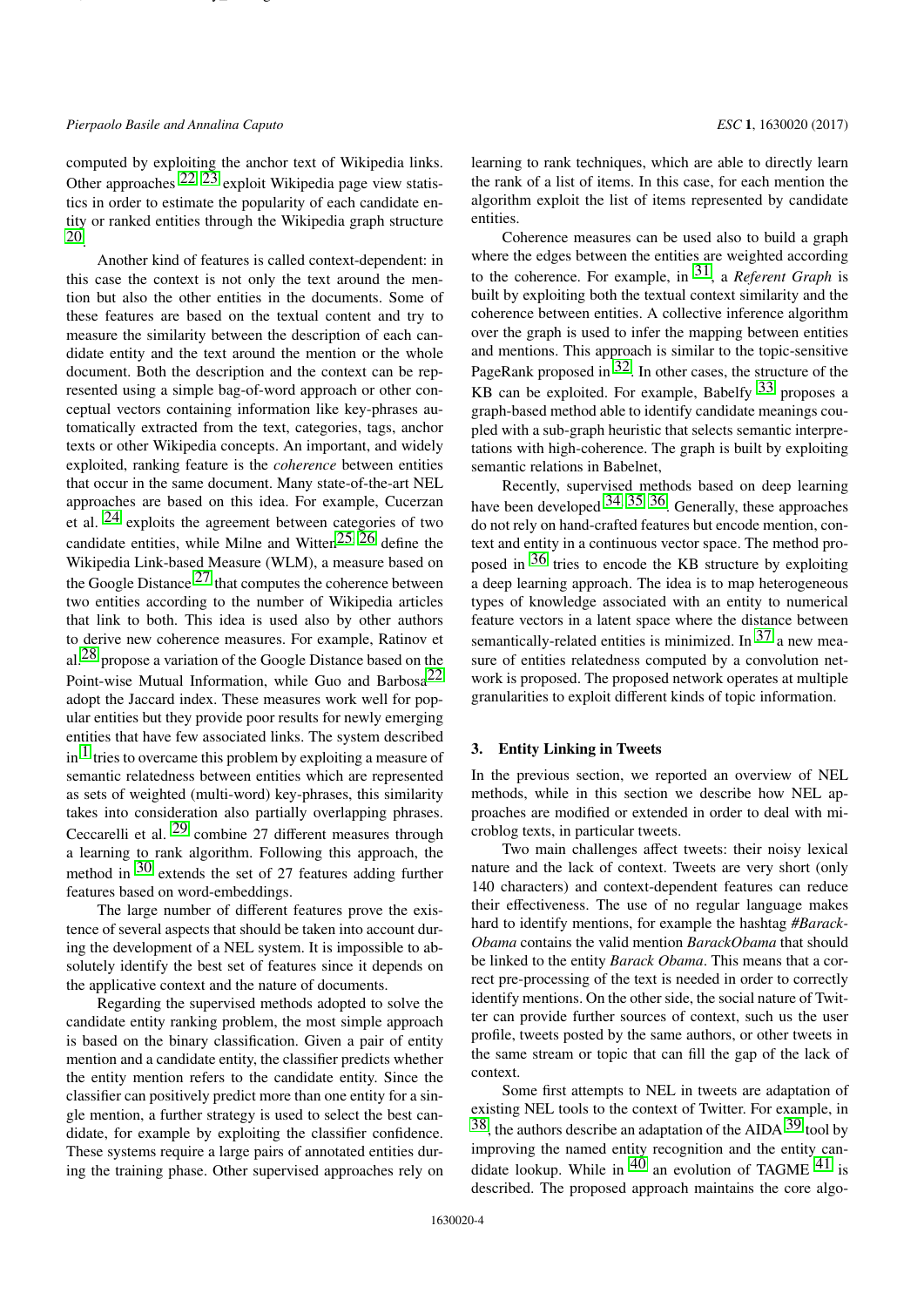$\mathcal{I}$  and 28, 2018 12:25 entity linking 28, 2018 12:25 entity linking 28, 2018 12:25 entity linking 2018 12:25 entity linking 2018 12:25 entity linking 2018 12:25 entity linking 2018 12:25 entity linking 2018 12:25 ent

rithm of TAGME, but adds functionality and several improvements in terms of pre-processing for cleaning the input text and identifying mentions. The system proposed in  $42$  adapts several existing tools to the context of Twitter by using supervised algorithms, such as Support Vector Machine (SVM) and Conditional Random Field (CRF) for the disambiguation; while REL-RW  $^{43}$  $^{43}$  $^{43}$  is a RandomWalk approach based on the entity graph built from the knowledge base to compute semantic relatedness between entities and it is used in [44.](#page-7-23) In [45](#page-7-24) a supervised approach is boosted by the integration of a semantic search engine  $46$  in order to improve the mention detection. The system proposed in  $47$  is an adaptation of the method described in <sup>[48](#page-7-27)</sup> that exploits several features, both context-independent and context-dependent, to which the authors added a new tokenizer and stop word removal specifically developed for tweets. Moreover, cut-off and threshold values are adapted to the context of tweets. This system achieves the best performance in the #Micropost 2016 NEEL challenge [49.](#page-7-28)

An unsupervised approach for linking is proposed in  $50$ where a distributional semantic model is used to compute the semantic relatedness between the entity description and the textual context in which the entity mention occurs. Conversely in [51](#page-7-30) three different learning models that rely on different sets of features are used to perform the linking, the NIL detection and the type prediction.

An interesting approach is proposed in  $52$  where a step called "Candidates Filtering" is added after the entity recognition and linking. A SVM classifier is used to predict which candidates are true positives and which ones are not by relying on several features: shape features related to the mention, the entity popularity and other features related to the KBs (WordNet and DBpedia). Mentions are identified using the algorithm described in  $\frac{53}{3}$  $\frac{53}{3}$  $\frac{53}{3}$  specifically developed for tweets. Also, in  $54$  a specific algorithm  $8$  for tweets is used to extract mentions, while the linking step is performed by exploiting several feature in a learning to rank approach based on LambdaMART [55.](#page-7-34)

Differently form the previous approaches, the one proposed in [56](#page-7-35) treats entity recognition and disambiguation as a single task by jointly optimizing them. The optimization is performed using a supervised approach and several features based on textual context and semantic cohesiveness between the entity-entity and entity-mention pairs. Since this approach generates overlapped linked mentions, a dynamic programming resolves these conflicts by choosing the best-scoring set of non-overlapping mention-entity mappings. This system achieves the best performance in the named entity extraction and linking challenge [57](#page-8-0) organized within the workshop of Making Sense of Microposts (#Microposts) 2014. We will provide more details about this challenge in Section [4.](#page-5-0) Also in  $58$ , a collective inference method able to simultaneously resolve a set of mentions is proposed. This system exploits three kinds of similarities: mention-entity similarity, entityentity similarity, and mention-mention similarity, to enrich the context for entity linking. The system proposed in  $22$  focuses on the mention detection task, which the authors consider as a performance bottleneck. In this work, the authors describe a supervised algorithm based on SVM that jointly optimizes mention detection and entity disambiguation as a single end-to-end task. The learning step combines a variety of first-order, second-order, and context-sensitive features.

The supervised method proposed in  $59$  exploits a nonlinear learning model based on trees. Non-linear models are able to capture the relationships between features, this is useful when dense features such as statistical and embedding features are used. The Structured Multiple Additive Regression Trees (S-MART) proposed by the authors is able to capture high order relationships between features by exploiting nonlinear regression trees.

One of the main challenge that affects tweet is the lack of context, in  $60$  the authors propose a graph-based framework to collectively link all the named entity mentions in all tweets posted by modelling the user's topics of interest. The main idea behind this approach is that each user has an underlying topic interest distribution over various named entities. The method integrates the intra-tweet local information with the inter-tweet user interest information into a unified graphbased framework. Another approach proposed in  $^{23}$  $^{23}$  $^{23}$  collects several "social signals" to improve the NEL accuracy in the context of social media such as Twitter. For example, the content of a cited URL is retrieved, the most recent tweets about any hashtags are included, and the last tweets posted by a mentioned user are extracted. The approach proposed in [61](#page-8-4) tries to extend the context by collecting additional tweets that are similar to the target one. The authors indexed a collection of tweets that is subsequently exploited to retrieve similar tweets by using the target as a query. The system described in [62](#page-8-5) extends the context by analysing both the user interest and the content of news. In particular, the system exploits other tweets containing the mention under analysis published by the user and the content of news that cite the mention.

An interesting approach proposed in  $63$  tries to include spatio-temporal information during the linking. The idea is that the prior probability of an entity of being assigned to the mention depends by spatio-temporal signals. As reported by the authors, for example, the mention "spurs" can refer to two distinct sport teams (San Antonio Spurs, which is a basketball team in the US, and Tottenham Hotspur F.C., which is a soccer team in the UK). In this case, the information about the location is crucial. The proposed method incorporates spatiotemporal signals through a weakly supervised process. In particular, the timestamps and the location (if available) are exploited as further features.

In conclusion, we can split the NEL methods for tweets in two macro categories: 1) systems that tries to improve existing NEL tools by adding specific pre-processing operations or typical features related to Twitter; 2) methods that extend the context by analysing the stream or the user profile. Some-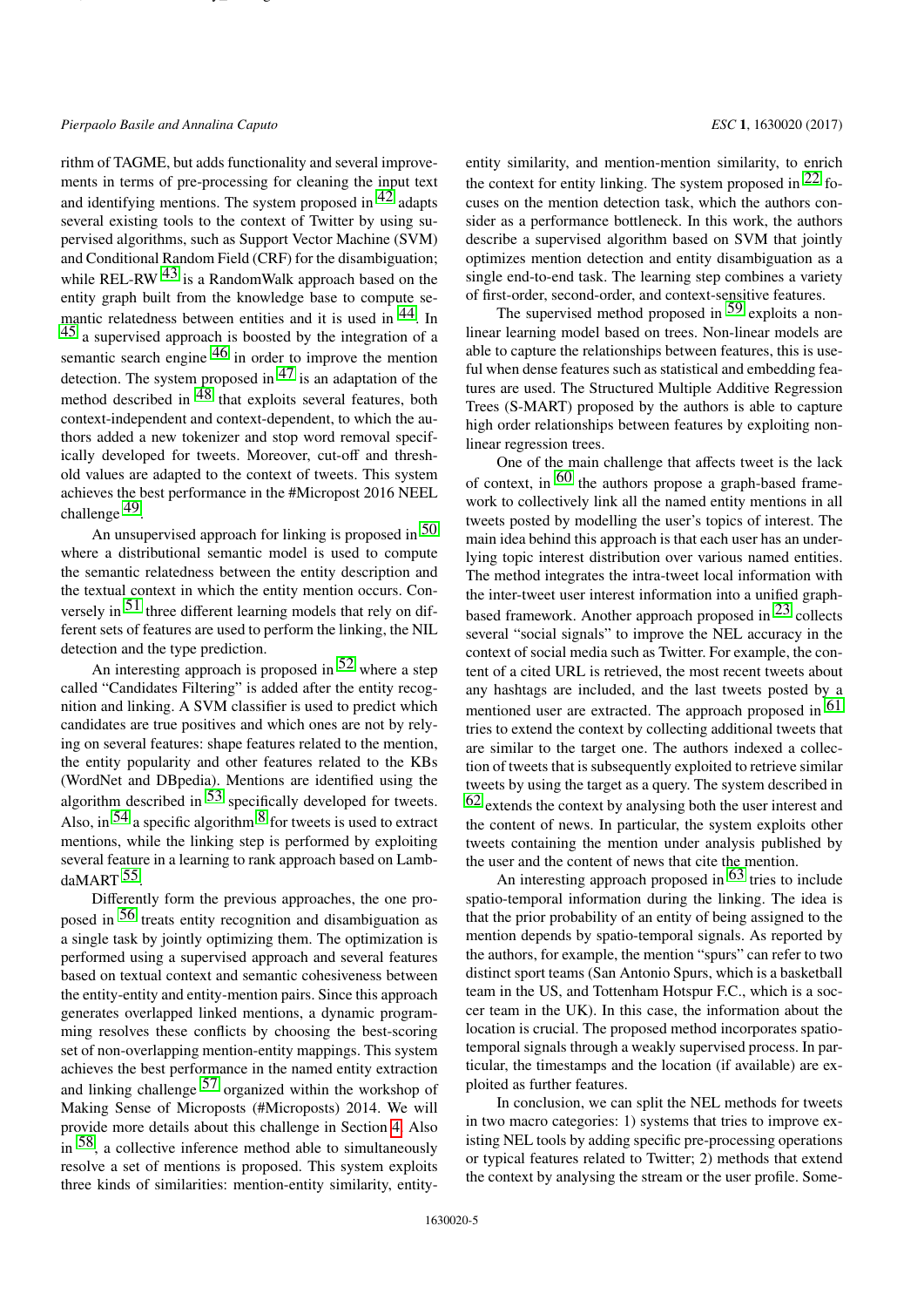$\mathcal{I}$  and 28, 2018 12:25 entity linking 28, 2018 12:25 entity linking 28, 2018 12:25 entity linking 2018 12:25 entity linking 2018 12:25 entity linking 2018 12:25 entity linking 2018 12:25 entity linking 2018 12:25 ent

time these two approaches can be combined to improve the performance.

# <span id="page-5-0"></span>4. Evaluation

Entity Linking algorithms are evaluated using typical metrics such as precision (P), recall (R) and F1-measure (F). However, the linking task can involve several steps: entity recognition, entity typing, linking and NIL instances identification. This opens the possibility to several evaluation metrics which combine some or all the involved aspects.

Following the guidelines of the #Microposts2015 NEEL challenge <sup>[64](#page-8-7)</sup> and the Knowledge Base Population (KBP2014) Entity Linking Track<sup>[h](#page-5-2)</sup>, we can identify three measures used in the context of NEL in tweets:

- (1) *strong\_typed\_mention\_match*: it is the micro average F1 for all annotations considering the mention boundaries and their types. An annotation is correct if both its boundaries and type correspond to those in the gold standard;
- (2) *strong\_link\_match*: it is the micro average F1 for annotations obtained by considering the correct link for each mention;
- (3) *mention\_ceaf* : the Constrained Entity-Alignment Fmeasure (CEAF)  $65$  is a clustering metric that evaluates clusters of annotations. It measures the F1 score for both NIL and non-NIL annotations in a set of mentions. The CEAF measure was originally proposed to evaluate co-reference resolution systems. The metric is computed by aligning gold standard annotations and system annotations with the constraint that a gold annotation is aligned with at most one system annotation. Finding the best alignment is a maximum bipartite matching problem which can be solved by the Kuhn-Munkres algorithm. More details about this metric are reported in <sup>65</sup>.

In order to produce a unique evaluation score, Rizzo et al.  $64$  propose a weighted linear combination of the three aforementioned measures. Moreover, for the first time in this kind of challenge, the organizers also consider a *latency* measure. The *latency* computes the time, in seconds, required to produce a tweet annotation. However, the *latency* is used only in case of a tie and it is not included in the final score.

Results reported in several Micrposts NEEL challenges show that some remarkable results can be achieved. For example, in #Microposts2015, the winning system  $51$  achieves a final score of 0.8067 during the challenge, while the other participants obtain very low performance. For instance, the second system has a final score of 0.4756. It is important to underline that this system  $51$  is an extension of the winner system during the #Microposts2014 challenge. This proves that an end-to-end approach for both candidate selection and mention typing is effective, moreover this approach exploits two supervised learning models for NIL and type prediction.

When the type of the entity is not involved, generally the micro average F1 is computed taking into account both the entity boundaries and the link. In this case, a pair is correct only if both the entity mention and the link match the corresponding set in the gold standard. This is the case of the #Microposts2014 NEEL challenge  $57$  and the Entity Recognition and Disambiguation Challenge (ERD 2014)  $66$ . It is important to underline that the ERD challenge is not focused on tweets but the short text track is performed in the context of search engine queries.

Another resource for the evaluation of NEL in Twitter [i](#page-5-3)s the dataset<sup>i</sup> exploited by  $59$  and developed by Microsoft. In this case the evaluation schema is the same adopted in #Microposts2014, since entity type and NIL instances are not used.

All the previous datasets are developed for the English, however a first attempt to provide a dataset for the Italian language is reported in [67.](#page-8-10) Moreover, a preliminary evaluation of NEL systems for the Italian is provided. The reported results prove that the task is quite difficult, as pointed out by the very low performance of all the systems employed.

In conclusion, a valuable effort to provide a standard framework for the evaluation of NEEL in tweets has been conducted during #Microposts NEEL challenges since the 2013. Additional data for training and testing can be found in the dataset developed by Microsoft. All these datasets are for English, and currently only one resource  $67$  is available for a language different from English, in this instance for the Italian language.

# <span id="page-5-1"></span>5. Key Applications and Future Directions

NEL is a fundamental task for the extraction and annotation of concepts in tweets, which is necessary for making the Twitter's user-generated content machine readable and enable the intelligent information access. Linking mentions in tweets allows to connect these very short messages to the Linked Open Data (LOD)  $^{68}$  $^{68}$  $^{68}$  cloud thorough DBpedia or other KBs published in the LOD. This allows data from different sources, tweets included, to be connected and queried.

From an applicative perspective, microposts comprise an invaluable wealth of data, ready to be mined for training predictive models. Analysing the sentiment conveyed by microposts can yield a competitive advantage for businesses [69](#page-8-12) and mining opinions about specific aspects of entities  $70$  being discussed is of paramount importance in this sense. Beyond the pure commercial application domain, the analysis of microposts can serve to gain crucial insights about political sentiment and election results  $71$ , political movements  $72$ , and health issues [73.](#page-8-16) Due to the pervasiveness of mobile devices and the ubiquitous diffusion of social media platforms, the information analysis of microposts is now being exploited to

<span id="page-5-2"></span><sup>h</sup><http://nlp.cs.rpi.edu/kbp/2014/>

<span id="page-5-3"></span><sup>i</sup><https://www.microsoft.com/en-us/download/details.aspx?id=52530>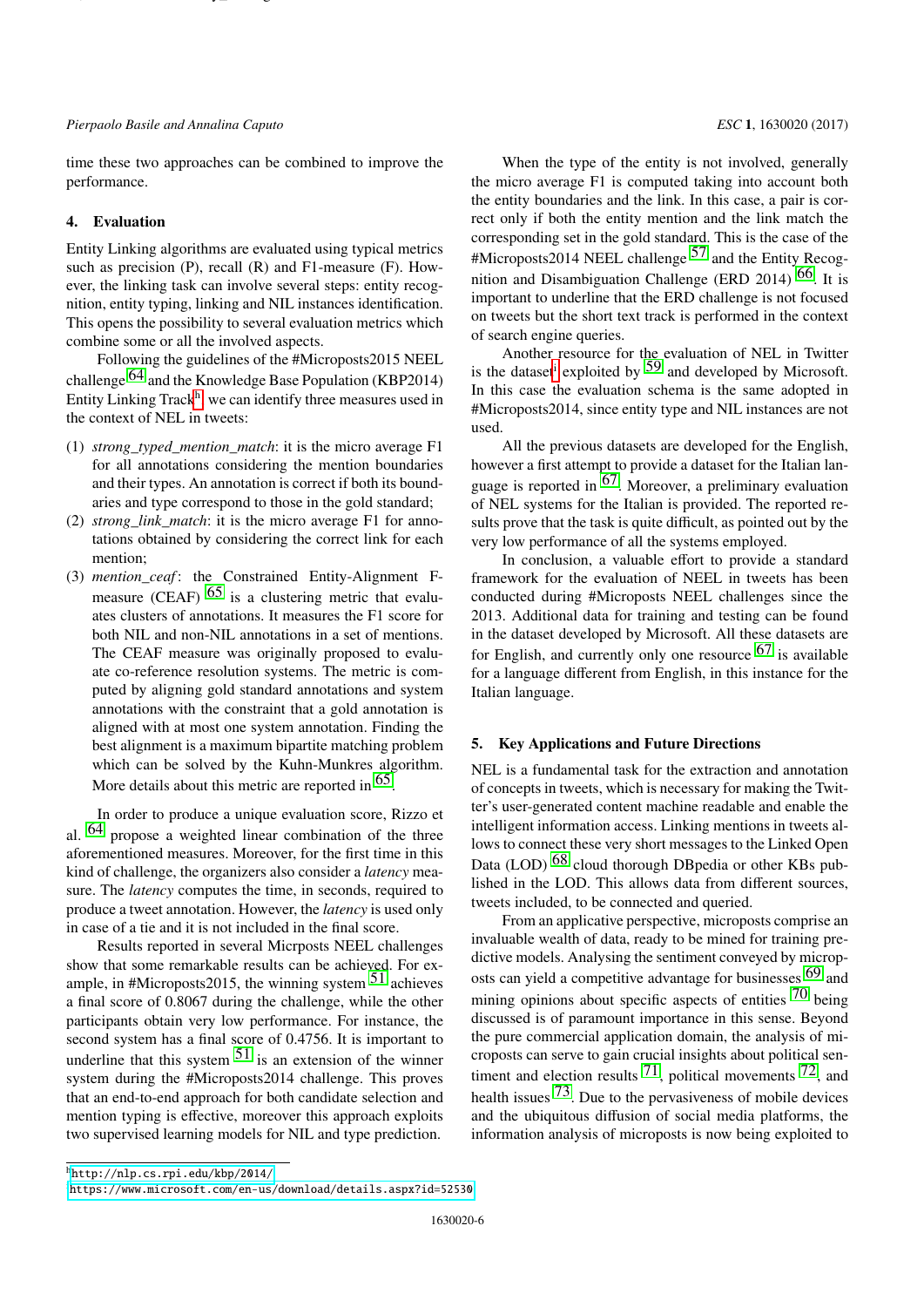$\mathcal{I}$  and 28, 2018 12:25 entity linking 28, 2018 12:25 entity linking 28, 2018 12:25 entity linking 2018 12:25 entity linking 2018 12:25 entity linking 2018 12:25 entity linking 2018 12:25 entity linking 2018 12:25 ent

forecast real-world market outcomes [74.](#page-8-17) The availability of a constant flow of information makes possible to collect real time information about several events that are being written about. The attractiveness of this is evident, and so is its potential social utility. Entity Linking is a fundamental step to add semantics and this can boost and improve any tools for the analysis of microposts.

Many challenges still remain open: 1) it is necessary to improve the pre-processing steps in order to tackle the noisy language of tweets; 2) a deep analysis of the effectiveness of different methods for extending the context is needed, in particular about the user profile and the social relations between users; 3) how to deal with emerging and popular entities mentioned in tweets that are not in the KB.

Furthermore, many few supervised approaches exploit Deep Learning techniques, which have shown to improve the performance in different NLP tasks.

Another point to take into account is the computational complexity that is crucial in the case of social media. Currently, most work on NEL lacks an analysis of computational complexity, and they usually do not evaluate the scalability and efficiency of their systems. However, for real-time and large-scale applications such as social media analysis, efficiency and scalability are significantly important and essential. Therefore, a promising direction for future research is to design methods that can improve the efficiency and scalability while aiming at, or preserving, high accuracy.

# Acknowledgments

This work is supported by the project "Multilingual Entity Liking" funded by the Apulia Region under the program FutureInResearch and by the ADAPT Centre for Digital Content Technology, which is funded under the Science Foundation Ireland Research Centres Programme (Grant 13/RC/2106) and is co-funded under the European Regional Development Fund.

#### <span id="page-6-0"></span>References

- <span id="page-6-1"></span><sup>1</sup> J. Hoffart, S. Seufert, D. B. Nguyen, M. Theobald and G. Weikum, *Kore: keyphrase overlap relatedness for entity disambiguation*, *Proceedings of the 21st ACM international conference on Information and knowledge management*, (2012). pp. 545–554.
- <span id="page-6-2"></span><sup>2</sup>D. Weissenborn, L. Hennig, F. Xu and H. Uszkoreit, *Multiobjective optimization for the joint disambiguation of nouns and named entities*, *Proceedings of the 53rd Annual Meeting of the Association for Computational Linguistics and the 7th International Joint Conference on Natural Language Processing (Volume 1: Long Papers)*, (Association for Computational Linguistics, Beijing, China, July 2015). pp. 596–605.
- <span id="page-6-3"></span>3 J. Hoffart, M. A. Yosef, I. Bordino, H. Fürstenau, M. Pinkal, M. Spaniol, B. Taneva, S. Thater and G. Weikum, *Robust disambiguation of named entities in text*, *Proceedings of the Conference on Empirical Methods in Natural Language Processing*, (2011). pp. 782–792.
- <span id="page-6-4"></span><sup>4</sup>E. Meij, W. Weerkamp and M. de Rijke, *Adding semantics to mi-*

*croblog posts*, *Proceedings of the fifth ACM international conference on Web search and data mining*, (2012). pp. 563–572.

- <span id="page-6-5"></span><sup>5</sup>L. Derczynski, D. Maynard, G. Rizzo, M. van Erp, G. Gorrell, R. Troncy, J. Petrak and K. Bontcheva, Analysis of named entity recognition and linking for tweets, *Information Processing* & *Management* 51, 32 (2015).
- <span id="page-6-6"></span><sup>6</sup>E. F. Tjong Kim Sang and F. De Meulder, *Introduction to the conll-2003 shared task: Language-independent named entity recognition*, *Proceedings of CoNLL-2003*, eds. W. Daelemans and M. Osborne (Edmonton, Canada, 2003). pp. 142–147.
- <span id="page-6-7"></span><sup>7</sup>T. Finin, W. Murnane, A. Karandikar, N. Keller, J. Martineau and M. Dredze, *Annotating named entities in twitter data with crowdsourcing*, *Proceedings of the NAACL HLT 2010 Workshop on Creating Speech and Language Data with Amazon's Mechanical Turk*, CSLDAMT '10 (Association for Computational Linguistics, Stroudsburg, PA, USA, 2010). pp. 80–88.
- <span id="page-6-8"></span><sup>8</sup>A. Ritter, S. Clark, O. Etzioni *et al.*, *Named entity recognition in tweets: an experimental study*, *Proceedings of the Conference on Empirical Methods in Natural Language Processing*, (2011). pp. 1524–1534.
- <span id="page-6-9"></span><sup>9</sup>A. E. Cano, M. Rowe, M. Stankovic and A. Dadzie (eds.), *Proceedings of the Concept Extraction Challenge at the Workshop on 'Making Sense of Microposts', Rio de Janeiro, Brazil, May 13, 2013*, CEUR Workshop Proceedings Vol. 1019, (CEUR-WS.org, 2013).
- <span id="page-6-10"></span><sup>10</sup>X. Liu, M. Zhou, F. Wei, Z. Fu and X. Zhou, *Joint inference of named entity recognition and normalization for tweets*, *Proceedings of the 50th Annual Meeting of the Association for Computational Linguistics: Long Papers-Volume 1*, (2012). pp. 526–535.
- <span id="page-6-11"></span><sup>11</sup>K. Bontcheva and D. Rout, Making sense of social media streams through semantics: a survey, *Semantic Web* 5, 373 (2014).
- <span id="page-6-12"></span><sup>12</sup>G. K. Fabian M. Suchanek and G. Weikum, *Yago: A core of semantic knowledge unifying wordnet and wikipedia*, *16th International World Wide Web Conference, (WWW 2007)*, (2007). pp. 697–706.
- <span id="page-6-13"></span><sup>13</sup>G. A. Miller, Wordnet: a lexical database for english, *Communications of the ACM* 38, 39 (1995).
- <span id="page-6-14"></span><sup>14</sup>R. Navigli and S. P. Ponzetto, BabelNet: The automatic construction, evaluation and application of a wide-coverage multilingual semantic network, *Artificial Intelligence* 193, 217 (2012).
- <span id="page-6-15"></span><sup>15</sup>S. Auer, C. Bizer, G. Kobilarov, J. Lehmann, R. Cyganiak and Z. Ives, Dbpedia: A nucleus for a web of open data, *6th International Semantic Web Conference (ISWC 2007)*, (Springer, 2007) pp. 722–735.
- <span id="page-6-16"></span><sup>16</sup>K. Bollacker, C. Evans, P. Paritosh, T. Sturge and J. Taylor, *Freebase: a collaboratively created graph database for structuring human knowledge*, *Proceedings of the 2008 ACM SIGMOD international conference on Management of data*, (2008). pp. 1247–1250.
- <span id="page-6-17"></span><sup>17</sup>W. Shen, J. Wang and J. Han, Entity linking with a knowledge base: Issues, techniques, and solutions, *IEEE Transactions on Knowledge and Data Engineering* 27, 443 (2015).
- <span id="page-6-18"></span><sup>18</sup>W. Zhang, Y. C. Sim, J. Su and C. L. Tan, *Entity linking with e*ff*ective acronym expansion, instance selection, and topic modeling.*, *IJCAI*, (2011). pp. 1909–1914.
- <span id="page-6-19"></span><sup>19</sup>X. Han and J. Zhao, *Nlpr\_kbp in tac 2009 kbp track: a two-stage method to entity linking*, *Proceedings of Test Analysis Conference 2009 (TAC 09)*, (2009).
- <span id="page-6-20"></span><sup>20</sup>M. Dredze, P. McNamee, D. Rao, A. Gerber and T. Finin, *Entity disambiguation for knowledge base population*, *Proceedings of the 23rd International Conference on Computational Linguistics*, (2010). pp. 277–285.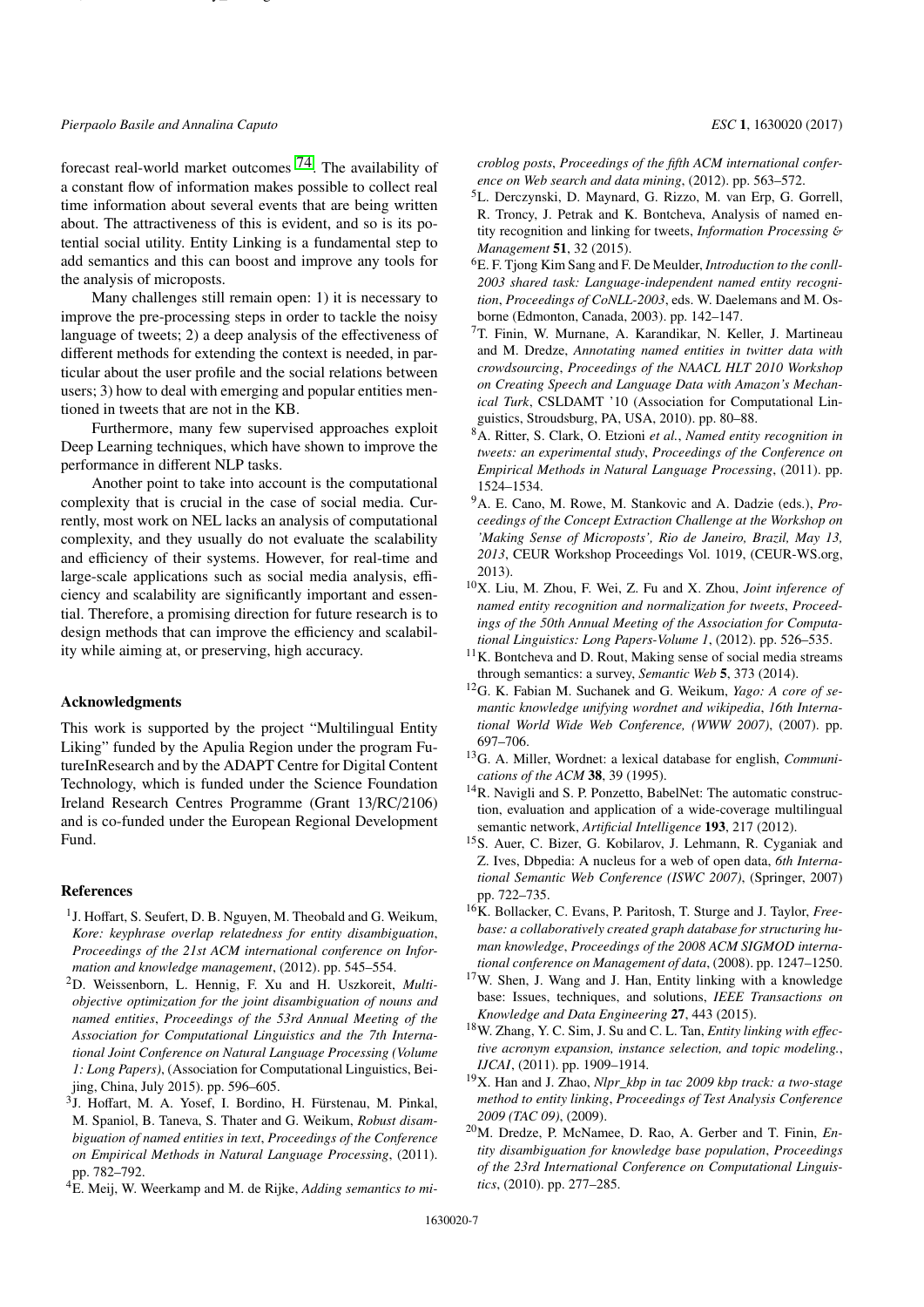$\mathcal{I}$  and 28, 2018 12:25 entity linking 28, 2018 12:25 entity linking 28, 2018 12:25 entity linking 2018 12:25 entity linking 2018 12:25 entity linking 2018 12:25 entity linking 2018 12:25 entity linking 2018 12:25 ent

- <span id="page-7-0"></span><sup>21</sup>W. Zhang, J. Su, C. L. Tan and W. T. Wang, *Entity linking leveraging: automatically generated annotation*, *Proceedings of the 23rd International Conference on Computational Linguistics*, (2010). pp. 1290–1298.
- <span id="page-7-1"></span><sup>22</sup>S. Guo, M.-W. Chang and E. Kiciman, *To link or not to link? a study on end-to-end tweet entity linking.*, *HLT-NAACL*, (2013). pp. 1020–1030.
- <span id="page-7-2"></span><sup>23</sup>A. Gattani, D. S. Lamba, N. Garera, M. Tiwari, X. Chai, S. Das, S. Subramaniam, A. Rajaraman, V. Harinarayan and A. Doan, Entity extraction, linking, classification, and tagging for social media: a wikipedia-based approach, *Proceedings of the VLDB Endowment* 6, 1126 (2013).
- <span id="page-7-3"></span><sup>24</sup>S. Cucerzan, *Large-scale named entity disambiguation based on wikipedia data.*, *EMNLP-CoNLL*, (2007). pp. 708–716.
- <span id="page-7-4"></span><sup>25</sup>D. Milne and I. H. Witten, *Learning to link with wikipedia*, *Proceedings of the 17th ACM conference on Information and knowledge management*, (2008). pp. 509–518.
- <span id="page-7-5"></span><sup>26</sup>D. Milne and I. H. Witten, An open-source toolkit for mining wikipedia, *Artificial Intelligence* 194, 222 (2013).
- <span id="page-7-6"></span> $27R$ . L. Cilibrasi and P. M. Vitanyi, The google similarity distance, *IEEE Transactions on knowledge and data engineering* 19, 370 (2007).
- <span id="page-7-7"></span><sup>28</sup>L. Ratinov, D. Roth, D. Downey and M. Anderson, *Local and global algorithms for disambiguation to wikipedia*, *Proceedings of the 49th Annual Meeting of the Association for Computational Linguistics: Human Language Technologies-Volume 1*, (2011). pp. 1375–1384.
- <span id="page-7-8"></span><sup>29</sup>D. Ceccarelli, C. Lucchese, S. Orlando, R. Perego and S. Trani, *Learning relatedness measures for entity linking*, *Proceedings of the 22nd ACM international conference on Information* & *Knowledge Management*, (2013). pp. 139–148.
- <span id="page-7-9"></span><sup>30</sup>P. Basile, A. Caputo, G. Rossiello and G. Semeraro, *Learning to rank entity relatedness through embedding-based features*, *International Conference on Applications of Natural Language to Information Systems*, (2016). pp. 471–477.
- <span id="page-7-10"></span><sup>31</sup>X. Han, L. Sun and J. Zhao, *Collective entity linking in web text: a graph-based method*, *Proceedings of the 34th international ACM SIGIR conference on Research and development in Information Retrieval*, (2011). pp. 765–774.
- <span id="page-7-11"></span><sup>32</sup>T. H. Haveliwala, *Topic-sensitive pagerank*, *Proceedings of the 11th international conference on World Wide Web*, (2002). pp. 517–526.
- <span id="page-7-12"></span><sup>33</sup>A. Moro, A. Raganato and R. Navigli, Entity Linking meets Word Sense Disambiguation: a Unified Approach, *Transactions of the Association for Computational Linguistics (TACL)* 2, 231 (2014).
- <span id="page-7-13"></span><sup>34</sup>Y. Sun, L. Lin, D. Tang, N. Yang, Z. Ji and X. Wang, *Modeling mention, context and entity with neural networks for entity disambiguation*, *Proceedings of the International Joint Conference on Artificial Intelligence (IJCAI)*, (2015). pp. 1333–1339.
- <span id="page-7-14"></span><sup>35</sup>Z. He, S. Liu, M. Li, M. Zhou, L. Zhang and H. Wang, *Learning entity representation for entity disambiguation.*, *51st Annual Meeting of the Association for Computational Linguistics*, (2013). pp. 30–34.
- <span id="page-7-15"></span><sup>36</sup>H. Huang, L. Heck and H. Ji, Leveraging deep neural networks and knowledge graphs for entity disambiguation, *arXiv preprint arXiv:1504.07678* (2015).
- <span id="page-7-16"></span><sup>37</sup>M. Francis-Landau, G. Durrett and D. Klein, Capturing semantic similarity for entity linking with convolutional neural networks, *arXiv preprint arXiv:1604.00734* (2016).
- <span id="page-7-17"></span><sup>38</sup>M. A. Yosef, J. Hoffart, Y. Ibrahim, A. Boldyrev and G. Weikum, *Adapting aida for tweets*, *Making Sense of Microposts (# Microp-*

*osts2014)*, (2014).

- <span id="page-7-18"></span><sup>39</sup>M. A. Yosef, J. Hoffart, I. Bordino, M. Spaniol and G. Weikum, Aida: An online tool for accurate disambiguation of named entities in text and tables, *Proceedings of the VLDB Endowment* 4, 1450 (2011).
- <span id="page-7-19"></span><sup>40</sup>U. Scaiella, M. Barbera, S. Parmesan, G. Prestia, E. Del Tessandoro and M. Verı, *Datatxt at# microposts2014 challenge*, *Making Sense of Microposts (# Microposts2014)*, (2014). pp. 1–15.
- <span id="page-7-20"></span><sup>41</sup>P. Ferragina and U. Scaiella, Fast and accurate annotation of short texts with wikipedia pages, *IEEE Software* 1, 70 (2012).
- <span id="page-7-21"></span><sup>42</sup>H. Barathi Ganesh, N. Abinaya, M. Anand Kumar, R. Vinayakumar and K. Soman, *Amrita-cen@ neel: Identification and linking of twitter entities*, *Making Sense of Microposts (# Microposts2015)*, (2015).
- <span id="page-7-22"></span><sup>43</sup>Z. Guo and D. Barbosa, *Robust entity linking via random walks*, *Proceedings of the 23rd ACM International Conference on Conference on Information and Knowledge Management*, (2014). pp. 499–508.
- <span id="page-7-23"></span><sup>44</sup>Z. Guo and D. Barbosa, *Entity recognition and linking on tweets with random walks*, *Making Sense of Microposts (# Microposts2015)*, (2015).
- <span id="page-7-24"></span><sup>45</sup>C. Gârbacea, D. Odijk, D. Graus, I. Sijaranamual and M. de Rijke, *Combining multiple signals for semanticizing tweets: University of amsterdam at# microposts2015*, *Making Sense of Microposts (# Microposts2015)*, (2015). pp. 59–60.
- <span id="page-7-25"></span><sup>46</sup>D. Graus, D. Odijk, M. Tsagkias, W. Weerkamp and M. De Rijke, *Semanticizing search engine queries: the university of amsterdam at the erd 2014 challenge*, *Proceedings of the first international workshop on Entity recognition* & *disambiguation*, (2014). pp. 69– 74.
- <span id="page-7-26"></span><sup>47</sup>J. Waitelonis and H. Sack, *Named entity linking in# tweets with kea*.
- <span id="page-7-27"></span><sup>48</sup>H. Sack, *The journey is the reward-towards new paradigms in web search*, *International Conference on Business Information Systems*, (2015). pp. 15–26.
- <span id="page-7-28"></span><sup>49</sup>D. R. K. W. Amparo E. Cano, Daniel PreoÂÿtiuc-Pietro and A.-S. Dadzie, *6th workshop on making sense of microposts (# microposts2016)*, *Word Wide Web Conference (WWWâA˘Z16) Compan- ´ ion*, (ACM.
- <span id="page-7-29"></span><sup>50</sup>P. Basile, A. Caputo, G. Semeraro and F. Narducci, *Uniba: Exploiting a distributional semantic model for disambiguating and linking entities in tweets*, *Making Sense of Microposts (# Microposts2015)*, (2015).
- <span id="page-7-30"></span><sup>51</sup>I. Yamada, H. Takeda and Y. Takefuji, *An end-to-end entity linking approach for tweets*, *Making Sense of Microposts (# Microposts2015)*, (2015).
- <span id="page-7-31"></span><sup>52</sup>M. B. Habib, M. Van Keulen and Z. Zhu, *Named entity extraction and linking challenge: University of twente at# microposts2014*, *Making Sense of Microposts (# Microposts2014)*, (2014).
- <span id="page-7-32"></span><sup>53</sup>C. Li, J. Weng, Q. He, Y. Yao, A. Datta, A. Sun and B.-S. Lee, *Twiner: named entity recognition in targeted twitter stream*, *Proceedings of the 35th international ACM SIGIR conference on Research and development in information retrieval*, (2012). pp. 721– 730.
- <span id="page-7-33"></span><sup>54</sup>R. Bansal, S. Panem, P. Radhakrishnan, M. Gupta and V. Varma, *Linking entities in# microposts*, *Making Sense of Microposts (# Microposts2014)*, (2014).
- <span id="page-7-34"></span><sup>55</sup>Q. Wu, C. J. Burges, K. M. Svore and J. Gao, Adapting boosting for information retrieval measures, *Information Retrieval* 13, 254 (2010).
- <span id="page-7-35"></span><sup>56</sup>M.-W. Chang, B.-J. Hsu, H. Ma, R. Loynd and K. Wang, *E2e: An*